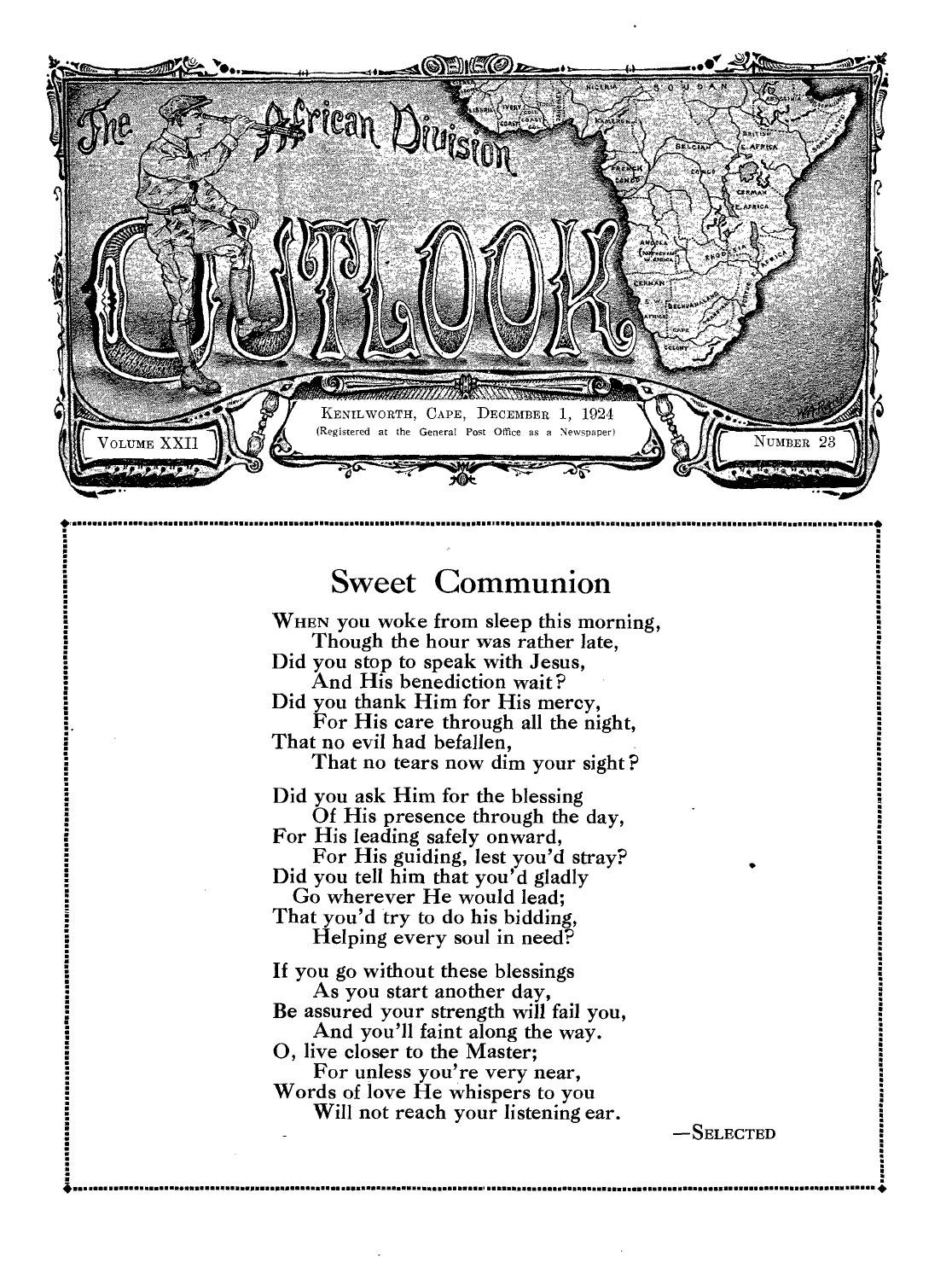# Week of Prayer is December 6 to 13

#### Closing 1924

THE record for 1924 is almost made. The work of God has advanced, victories have been gained by the church, and she looks forward to the new year with all its possibilities and privileges to spread the light of the Message and to speedily accomplish her task and receive the eternal reward.

What a blessed privilege we enjoy this fourth quarter of the year in studying in the Sabbath school of the victorious life! Victory is gained here upon this earth and is obtained before we get to heaven. We reach this high standard of perfect character through the surrender of self, through the indwelling of Christ and through prayer.

"Prayer is the key in the hand of faith to unlock heaven's storehouse." "If we would but think of God as often as we have evidence of His care for us, we should keep Him ever in our thoughts and should delight to talk of Him and to praise Him. We talk of temporal things because we have an interest in them. We talk of our friends because we love them; our joys and our sorrows are bound up with them. Yet we have infinitely greater reason to love God than to love our earthly friends; and it should be the most natural thing in the world to make Him first in all our thoughts, to talk of His goodness and tell of His power."

December 6 to 13 has been set apart for a special season of prayer. Every church during this week will appoint a meeting for each day. Special readings have been prepared in both English and Dutch by men appointed by the General Conference Committee. These writers are men of Christian experience, those who have learned to have faith and trust in God.

Not only should our churches gather together during that week, but plans should be made by every company and isolated family to wrestle with God for the needed blessings. Let us avail ourselves of this opportunity to pray together for the gift of the Spirit, and for the power of the indwelling of the Christ-life. We need to pray for the advancement of the work of God that it may soon be finished, the harvest be gathered in and the coming of Jesus be hastened.

On the last day of the Week of Prayer, the annual offering will be taken up. As we dedicate our lives anew to God, let us also dedicate of our means for the advancement of His work, "for where your treasure is there will your heart be also." With a rapidly growing cause and an ever-expanding work, its needs must of necessity increase. New fields are opening up, the work is being pressed forward to encircle the entire globe. "This gospel of the kingdom shall be preached "This gospel of the kingdom shall be preached in all the world for a witness unto all nations, and then shall the end come."

We pray that during this season, God's people may as a body and as individuals receive a rich blessing, and that through prayer and the renouncing of every known sin, there might fall upon this people the power of the Holy Ghost to prepare us, as a united force, to finish the work and to be ready when the Master returns.  $w \cdot R \cdot G$ . returns. W. B. C.

#### The Privilege of Prayer

PRAYER is the opening of the heart to God as to a friend. Not that it is necessary, in order to make known to God what we are, but in order to enable us to receive Him. Prayer does not bring God down to us, but brings us, up to Him.

When Jesus was upon the earth, He taught His disciples" how to pray. He directed them to present their daily needs before God, and to cast all their care upon Him. And the assurance He gave them that their petitions should be heard, is assurance also to us.

Jesus Himself; while He dwelt among men, was often, in prayer. Our Saviour identified Himself with our needs and weakness, in that He became a suppliant, a petitioner, seeking from His Father fresh supplies of strength, that He might come forth braced for duty and trial. He is our example in all things. He is a brother in our infirmities, "in all points tempted like as we, are;" but as the sinless one, His nature recoiled from evil; He endured struggles and torture of soul in a world of  $\sin$ .  $\bullet$  His humanity made prayer a necessity and a privilege. He found comfort and joy in communion with His Father. And if the Saviour of men, the Son of God, felt the need of prayer, how much more should feeble, sinful mortals feel the necessity of fervent, constant prayer !

Our heavenly Father waits to bestow upon us the fulness of His blessing. It is our privilege to drink<br>largely at the fountain of boundless love. What a largely at the fountain of boundless love. wonder it is that we pray so little ! God is ready and willing to hear the sincere prayer of the humblest of His children, and yet there is much manifest reluctance on our part to make known our wants to God. What can the angels of heaven think of poor helpless human beings, who are subject to temptation, when God's heart of infinite love yearns toward them, ready to give them more than they can ask or think, and yet they pray so little, and have so little faith? The angels love to bow before God; they love to be near Him. They regard communion with God as their highest joy; and yet the children of earth, who need so much the help that God only can give, seem satisfied to walk without the light of His Spirit, the companionship of His presence.

The darkness of the evil one encloses those who neglect to pray. The whispered temptations of the enemy entice them to sin; and it is all because they do not make use of the privileges that God has given<br>them in the divine appointment of prayer. Why them in the divine appointment of prayer. should the sons and daughters of God be reluctant to pray, when prayer is the key in the hand of faith to unlock heaven's storehouse, where are treasured the boundless resources of Omnipotence? Without unboundless resources of Omnipotence? ceasing prayer and diligent watching, we are in danger of growing careless and of deviating from the right The adversary seeks continually to obstruct the way to the mercy-seat, that we may not by earnest supplication and faith obtain grace and power to resist temptation. . . .

Do not fear to trust Him, even though you do not see the immediate answer to your prayers. Rely upon His sure promise, "Ask, and it shall be given you." *—"Steps to Christ," pp. 97-101.*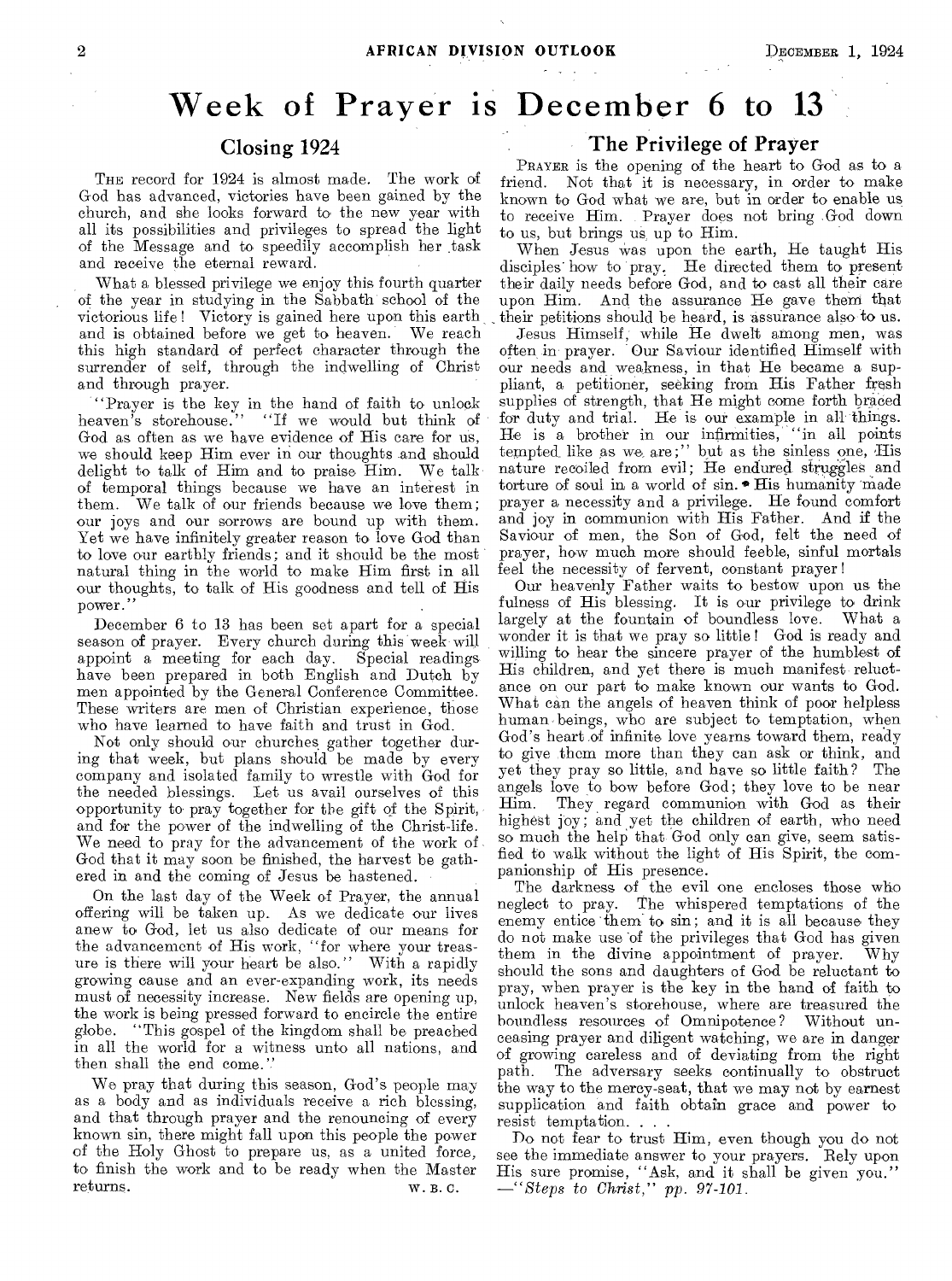# Let Dec. 27 be Marked a Red Letter Day for African Missions

#### South African Union Conference

ONCE more the pendulum has swung around, and again the 13th Sabbath offering from every Sabbath school in the world will come to the African field. At the end of each quarter, for some time in the past, we have had the privilege of helping to supply the needs in other lands. These people have stood with out-stretched arms begging for more of the knowledge of Him who alone can bring cheer and comfort to the aching hearts of men, and we, in this field, have endeavoured to do our part in helping to reach these struggling souls in India, China, Japan, South America and in the islands of the sea.

Now, the eyes of all the world are turned toward Africa, and on Sabbath, December 27, every Sabbath school in the world will give an offering to help this needy field. The General Conference is hoping that the 13th Sabbath offering will bring to the Mission Board Treasury £18,480, and they. have promised that anything above this .amount will come as an overflow offering to Africa.

The last quarter of 1923 brought in an overflow offering to the South American field of  $£853$ . We believe that this can be repeated this year. The South African Union will do its part to make this offering the best it has ever raised, and thus show our Sabbath schools throughout the world that we appreciate their endeavour to help win Africa's millions to God by giving the best 13th Sabbath offering that has ever yet been made.

The Lord has made us His stewards. He has placed His means in our hands for faithful distribution. The magnitude of our work calls for liberality on the part of God's people, and we do not believe that anyone will disappoint God at this opportune time of expressing to Him our appreciation for the splendid opportunity that awaits us on December 27. J. W. MACNEIL.

# e 5Z4

#### Zambesi Union Mission

"Bur when He saw the multitudes He was moved with compassion on them because they fainted and were scattered abroad as sheep having no shepherd." Matt. 9: 36.

These words were spoken by Jesus to the Jews, the most privileged people then living in the world. They were the ones to whom the Scriptures had been given which contained the plan of salvation and the prophecies of the coming Messiah. If Jesus was moved with compassion for the Israelitish nation with all of their privileges, what must be His feelings as He looks down upon Central Africa and sees these poor benighted heathen groping in darkness, and living in constant dread of the spirits of the departed, with no light shining from God's Word?

Many of these people are not satisfied with their condition and are calling for help. They are desirous of knowing a better way. We have had young men come to us from many miles away to ask for teachers but we have been unable to respond to their calls. I

have a letter on my desk at the present time from a chief asking for someone to come and teach his people. Shall we turn a deaf ear to his call? Shall we who have the light of this Truth, living in our comfortable and pleasant homes, leave this people still in darkness, perhaps to their eternal ruin, whom we might help if we were willing to sacrifice a few of our—riot necessities, but luxuries?

If Jesus were here in person, would He pass them by on the other side, or say by actions, if not by words, that these are not worthy of being saved? Was ever a people so low or degraded that He did not lend a helping hand in time of need? Was it not an Ethiopian, an ancestor of our African natives, that Philip taught and baptized? Are not the people of Africa included in the commission of Jesus when He said, "Go ye into *all* the world and preach the gospel to *every*  creature?" If so, is there not a responsibility resting upon us to do our part in giving them the light?

We have not returned to Africa because of any conveniences or advantages we hope to enjoy over here. We have come back to the Dark Continent with its problems, perplexities and hard work, and its calls, plaintive calls, for help. But I would rather endure a few inconveniences and make a few sacrifices now and share the joy of seeing souls saved eternally in the kingdom of God than to selfishly enjoy a few of the conveniences and luxuries of this world and run the risk of losing out in the end.

All heaven is now sacrificing for the salvation of souls. Angels have given up the comforts around the throne of God and are sent to this cold, dark, unappreciative world to minister to those who will be heirs of salvation. Jesus gave up his comforts at the throne of God and came down to this world to die for humanity. And His work is not yet ended. He is still spending His entire time for the salvation and uplift of humanity. His efforts will not cease until the work of salvation is finished. All heaven is sacrificing for the salvation of souls, and why should not we? How can we expect to enjoy the association of heaven where souls will be saved by such infinite sacrifice, if we have made none ourselves?

A special privilege comes to us this quarter by the overflow of the 13th Sabbath offering coming to the African Division. This overflow comes in addition to the regular appropriation. Our work has been fearfully crippled because of lack of funds. Every field in the Zambesi Union is calling for help and we are unable to respond. Just now, we have an opportunity of getting into one of the largest reserves in South Rhodesia. Here many educated natives are moving and are calling for us to send them teachers. Many of these are coming in from other denominations who are giving them no help, and we have the opportunity of going to them with the Message, if only we had the men and means. There are calls from four or five places in this reserve. If we let the opportunity pass, we may be shut out entirely. Can we not have a sufficient overflow from the 13th Sabbath to enable us to open work among these people? I believe we can if every one will do his part.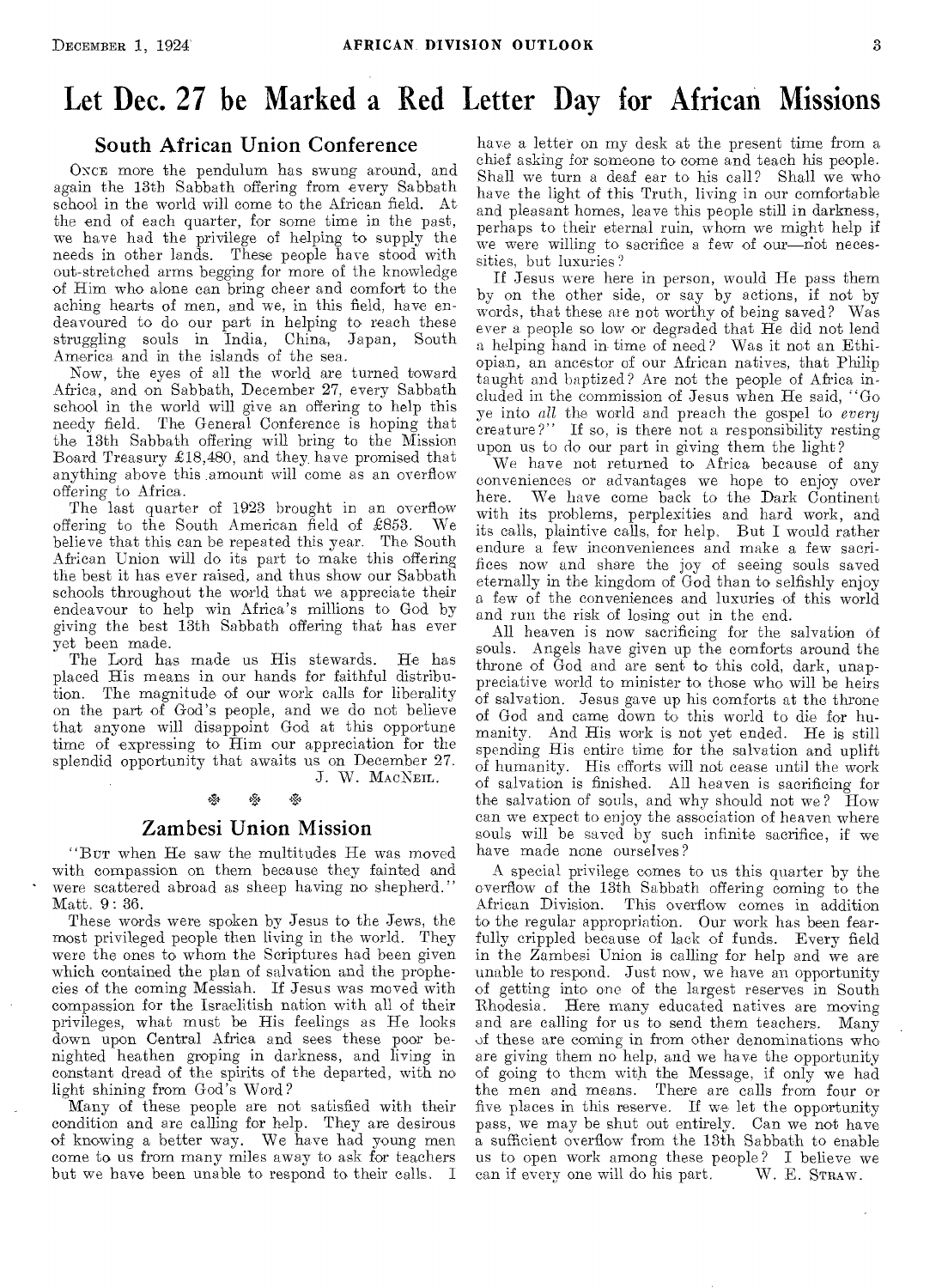#### SPION KOP COLLEGE E. D. DICE, *Principal*

*Private Bag, Ladysmith, Natal.* 

#### Closing Exercises

ONCE more we have come to the close of another school year and as we look back over the past we can truly say' it has been a good and pleasant year.

The closing days of school are always full of interest. Last Thursday morning everyone was astir earlier than usual in order to get everything in readiness for the evening's exercises, for this was the great night, class night, to which the graduates had been looking forward for months. The work of decorating the chapel for these auspicious occasions falls to the under-graduates, and long before breakfast they were hard at work assisted by a willing band of helpers. They are to be congratulated on the result of their work, for the chapel looked so pretty when they had finished. The colour scheme was carried out in violet and heliotrope, the class colours, interspersed with evergreens, and the class motto "Not I but Christ" occupied a conspicuous place above the rostrum. The exercises were timed to begin at 8 P.m, but long before that hour the chapel. was filled to its utmost capacity with parents, friends and students. The capacity with parents, friends and students. programme, which was remarkably well rendered, was as follows:

| March  Miss E. Davies.               |                 |
|--------------------------------------|-----------------|
| Invocation  Prof. E. D. Dick.        |                 |
| Welcome  Mr. W. Mason.               |                 |
| Vocal Solo  Miss Rose Hyatt.         |                 |
| Christian Education  Miss M. Snyman. |                 |
| Our Favourite Poem  Miss W. Tickton. |                 |
| "Not I but Christ"   Miss Rose Hyatt |                 |
| Pianoforte Solo  Miss Beatrice Webb. |                 |
| Class History  Miss I. Armitage.     |                 |
| Vocal Duet  Mr. W. Mason and         |                 |
|                                      | Miss M. Snyman. |
| FAREWELL  Miss Beatrice Webb.        |                 |
|                                      |                 |
| Benediction  Pastor O. K. Butler.    |                 |

When Miss Beatrice Webb delivered her "Farewell" address, a feeling of sadness came over us as we realized that these young people now graduating would not return to us again; yet this was soon followed by feelings of rejoicing that we were able to send forth such a band of young people into the Master's vineyard. At the conclusion of the exercises, the graduates were each presented with a bouquet of roses.

On Sabbath morning, Elder W. S. Hyatt preached the baccalaureate sermon, which was very inspiring; and in the afternoon we celebrated the Ordinances of the Lord's Supper.

Sunday afternoon, we had a business meeting of the church for the purpose of electing officers to carry on the work during the vacation. This meeting was followed by one of an entirely different nature, that of presenting to the teachers who are leaving us some little token of our affection and esteem. Elder and Mrs. Butler, Professor and Mrs. Stickle and Miss Hyatt are returning to America, and Elder and Mrs.

Walston will not be at the school next year. We are sorry indeed to bid farewell to these friends, but our best wishes go with them for their future. A small token of remembrance was also given to little Beryl and Ivan Mason who are accompanying their parents to the mission field.

Commencement Exercises were held on Sunday night and passed off very nicely, the outstanding feature being the splendid address delivered by Brother Stickle.

Early on Monday morning, the exodus of visitors and students commenced, the lorry and Chevrolet being packed each time to their fullest capacity. By Tuesday evening only those were left who will remain during the vacation.

Having to bid farewell to friends we have learned to love, is one of the hard things of life. Let us hope that the time will soon come when the work will be finished and we shall all meet around the great white<br>throne never to part again. S. NELL. throne never to part again.

#### Preparing for Future Service '

THINKING that possibly our friends and co-labourers in the mission field would be interested in hearing a word from us, we pass this on through the OUTLOOK.

We have been at Emmanuel Missionary College for just six weeks now, and what a wonderful time it has been for us. We are enjoying ourselves in this good country and already as a family feel better for the change.

We like the school very much and believe that we shall enjoy its benefits. My wife is taking some normal work and I am taking full senior ministerial course. We are living in the upstairs part of one of the cottages, five minutes walk from the College. I find this handy, especially when I am working five hours a day in the carpenter's shop and doing full college work.

The school has beautiful grounds. They are nicely kept, and so are the gardens. The dairy is a very interesting department.

There is a splendid spirit in the school. The faculty are very capable and do all they can to promote a spirit of sacrifice and diligence in preparation for the mission field. Since we have been here, we have Since we have been here, we have given a number of talks to the students on the work in Africa and its needs. We have a missions class for each of the foreign fields: South America, India, China, and Africa. There are ten in our class and I am endeavouring to get them acquainted with Africa and its "peculiar people." We feel that this is a good way to get new recruits for that great mission field.

We are already looking forward to the time when we shall return home and help to finish the great work God has committed to us as a people. We are thankful for the kind wishes of our friends and also for their prayers. Our medical examination shows that we did not leave the mission field any too soon. The Lord has been good to us and we praise Him daily. Our prayers are with you all in the great mission field and we hope that we shall soon be able to unite again in the great work of giving the Gospel.

H. M. AND A. M. SPARROW.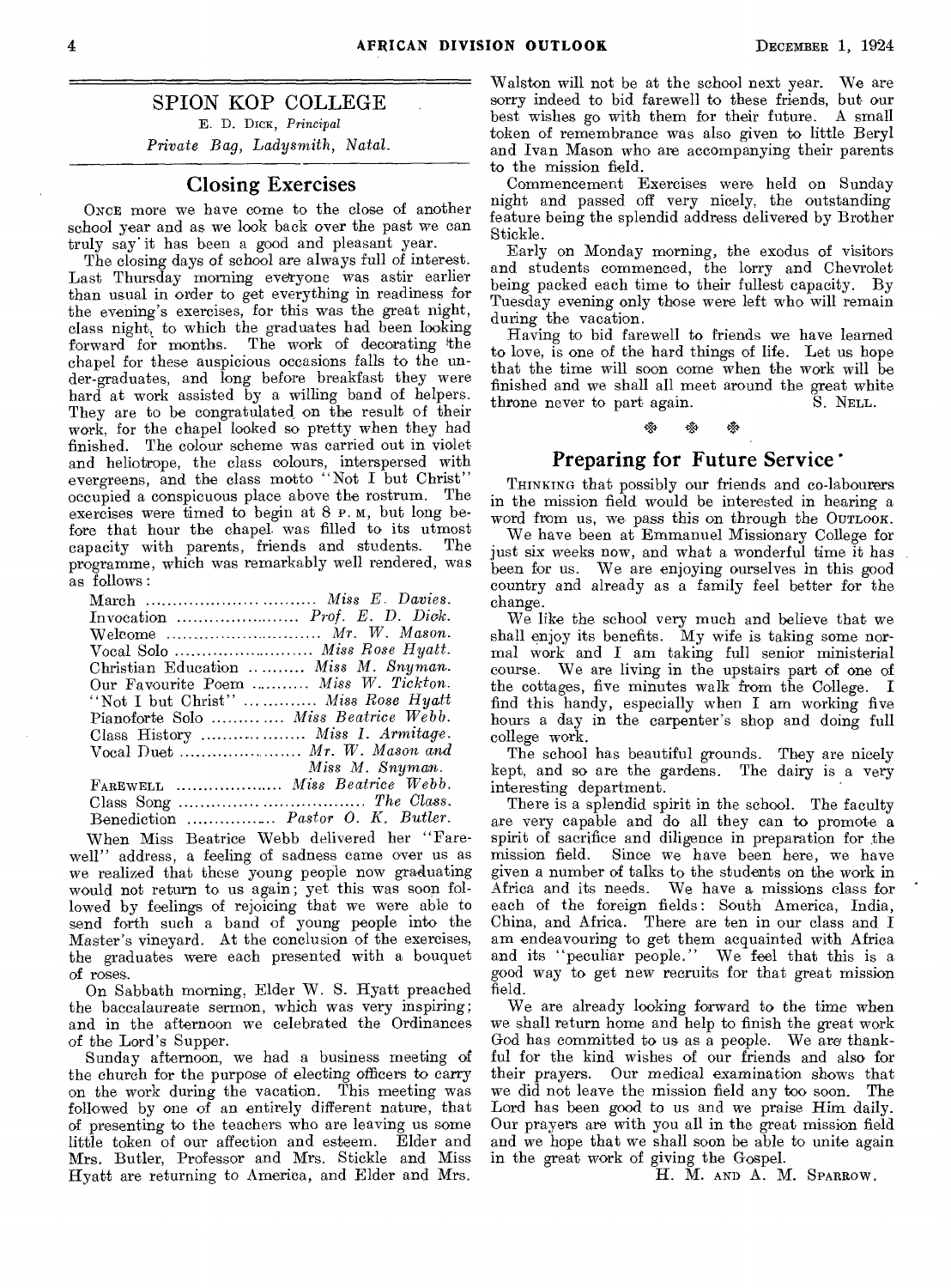•.•

•<br>•

# MISSIONARY VOLUNTEER CORNER

### **• .......................... aaaaaaaaa suanamass.mazrnmatseame.see aaaaaaaaa**  He Lived for Me

JESUS took the same flesh that I have. He met the same temptations that I meet. He voluntarily made Himself just as dependent upon a power outside Himself as I am, in resisting temptation. He demonstrated that it is possible for one as weak as I am, to be obedient to God's holy will, through the grace provided.

He was cruelly misunderstood, yet He refused to approve of the least departure from a strictly upright course. Against the dark background of selfishness and sin, of hypocrisy and self-righteousness, which characterized His time, He set forth, in His own conduct, the law of self-denial and of self-sacrificing love. He was what He taught.

He lived a truly human life. He became weary, just as I do. He became thirsty when walking in the heat of the day, just as I do. He required sleep to refresh His physical frame after a day of toil, just as I do. He required food for His body, just as I do. He differed in no way from me in all these respects. He was my brother in the flesh.

And yet He was the Son of God, one with the Father from eternity, through whom the worlds were created, and in whom all things cohere. Before He visited this world as the Son of man, cherubim and seraphim were His willing servants, and angels were the ministers of His will. He was with God, and He was God. He was at home in the majestic glory of heaven.

What is the explanation of these apparent contradictions of His being? It is found in the simple fact that He lived for me. Only one who is more than a man could become the representative man, the epitome of the race, and could not only assume human nature, but could gather up into Himself every individual member of the human family, and could become my personal representative, and live a life which could be set down to my account as if I had lived it myself, if I accept my place in Him. This lived it myself, if I accept my place in Him. is the true meaning of justification by faith, or being accounted righteous by the acceptance of the life lived by another. It is not a mere theological doctrine, an article of the creed. It is an actual transaction, by virtue of which a life of righteousness is substituted for a life of sin in response to faith. "If you give yourself to Him, and accept Him as your Saviour, then, sinful as your life may have been, for His sake you are accounted righteous. Christ's character stands in place of your character, and you are accepted before God just as if you had not sinned.

I shall not try to explain this wondrous provision, which furnishes such a ground of confidence for my personal salvation, further than to say that in it mercy and truth are met together; righteousness and peace have kissed each other."

I have accepted the life which Jesus lived for me. He satisfies my need. Have you accepted His life?

"0 that my Saviour were your Saviour too!"— *"Victory Leaflet, No. Two.* 

#### NATAL-TRANSVAAL CONFERENCE

B. M. HEALD, *President* A. E. NELSON, *Secy.-Treas.*  OFFICE ADDRESS : *8 Stranack St., Maritzburg, Natal.* 

### A Visit to Spion Kop

IT was a special privilege to be at Spion Kop College during the closing exercises held November 13 to 16. We wish that more of our people might have been present. The following visitors attended: Elders J. W. MacNeil, J. N. de Beer, F. R. Stockil, W. S. Hyatt and G. S. Joseph; Brethren Shaw, A. F. Tarr, A. E. Nelson, F. Snyman, and P. W. Willmore; Mrs. Hyatt, Mrs. Heald, Mrs. Nelson, Mrs. Snyman and daughter, Mrs. Cloete, Mrs. Armitage, Mrs. Webb, Mrs. Honey; the Misses du Toit, Franklin Nelson and the writer.

Thursday night, November 13, was class night, and the opening feature of the events that were to follow. The graduating class rendered an excellent programme. It was a real inspiration to listen to the different parts so beautifully rendered.

Friday night, the writer took charge of the last chapel vesper service for this year, and in closing the service a quick response was made by the entire student body standing to their feet to testify to th'e glory of God. It seemed at this service that we could see the spiritual fruitage of the school record. What a pity that more of our young people are not products of Spion Kop College !

Sabbath morning, following the Sabbath school, Elder Hyatt delivered the baccalaureate sermon. We shall long remember the contrast he depicted between the destructive battles on old Spion Kop and the now life-saving work of our College.

Sabbath afternoon, the Ordinances of the Lord's House were celebrated, and the Spirit of the Master came amongst us. All took part and the occasion was a source of great encouragement to all.

Saturday night, we were favoured with a radio concert. Brother Shaw, of Maritzbrug, brought his highpowered machine, and we enjoyed the messages from the air. The Johannesburg broadcasting station sent their wireless congratulations to Brother Shaw and to Spion Kop College.

Sunday afternoon at 3 o'clock, a two hour farewell meeting was held in the chapel. Speeches were made, appropriate music rendered, presents were given, and in closing all joined hands and sang, "Blest be the tie that binds.

Sunday night was the climax. The graduates were: Misses Martha Snyman, Rose Hyatt, Irene Armitage, Beatrice Webb, Winifred Tickton and Brother W.<br>Mason. Brother Stickle ably delivered the gradua-Brother Stickle ably delivered the graduation address.

Monday was a busy day. Students were leaving on all trains; but while there were parting tears shed, there were smiles through the tears in prospects of returning to Spion Kop College next February.

The writer, with Elder MacNeil, hastened into the field to visit our brethren at Vryheid, Hlobane, Ermelo, Johannesburg, Pretoria and Potchefstroom. Meetings are being held wherever possible, and we are glad to report that the field is of good courage.

B. M. HEALD.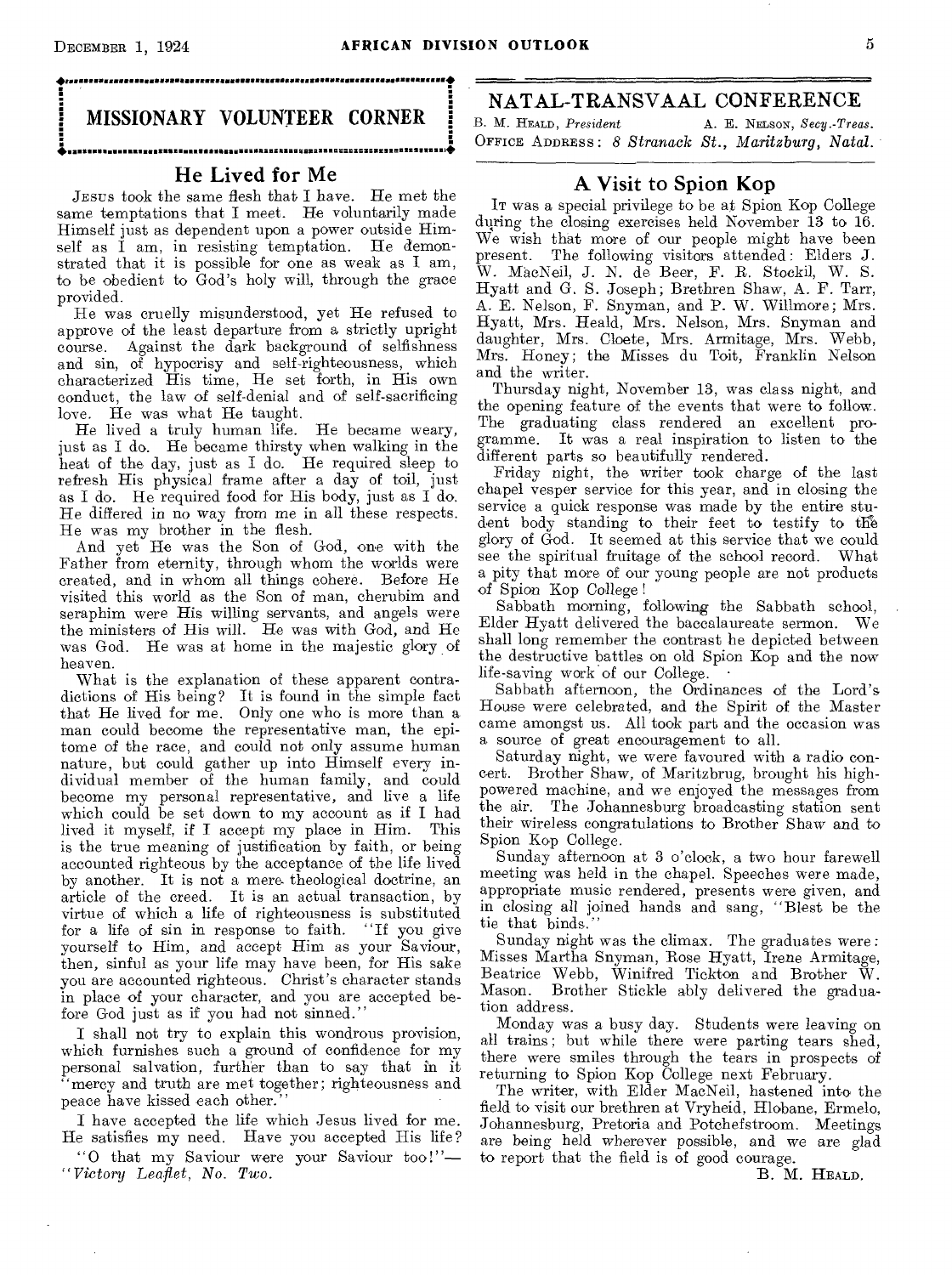

### Die Werk op Potchefstroom

LIEWE LESERS VAN DIE "OUTLOOK" :

Omdat julle nie baie van ons boor nie, moet julle nie begint te denk dat ons hier slaap of dood is. Die Here het sy werk hier wonderlik geseen. Dit is nou net 'n jaar gelede dat Bro. Birkenstock sy poging hier begint het, wat 'n baie goeie uitwerking gehad het en wat nog vandag sy invloed laat gevoel. Oor die veertig kosbare siele is al gedoop, en daar is nog 'n hele klompie wet mooi aankom en wat binnekort seker sal gedoop word. Een ding wat eienaardig is van die poging, is dat dit lyk of die plek nog nie uitgewerk is nie, want dit skeel gladnie aan belangstelling nie. Die dienste Sondagaande word druk bygewoon, en nuwe mense vra vir Bybellesings. Dit skyn asof dit nie sleg sal wees as ons die poging ken hervat, en dat die gevolge dan beter sal wees as die eerste keer.

Die gemeente besef hulle verantwoordelikheid, en werk en woel om die sack lewendig te hou. Die jongste besluit is om die dorp van huis tot huis te besoek en leesstof te verskaf aan almal, en die belangstellendes uit te soak, en dan gereeld met hulle Bybelstudies te hou. 'n Meer gewillige klompie manse om te werk sal jy nêrens vind nie—hulle is vol van ywer vir die werk van God.

Dis nie 'n ryk gemeente nie, maar nieteenstaande dit, het hulle dit gewaag om bloot op geloof 'n aansienlike kerkgeboutjie aan te koop, wat 'n krediet is vir die werk van God hier op Potchefstroom. Die gebou staan op 'n baie goeie sentrale plek, nie ver van een van die grootste kerke in die dorp. Dit kos £450, en die gemeente het non al X150 afbetaal.

In die toekoms hoop ons om julle meer van ons te laat hoar. Ons vra julle om ons te gedenk voor die troon van genade.

Met broederlike groete,

*De uwe,* 

B. P. DE BEER.

4 go >'a • oh **Denk aan die Week des Gebeds** 

#### **Obituary**

PRATT.—Ronald William Pratt, the dearly beloved son of Mr. and Mrs. Howard Pratt, fell asleep in Jesus, November 6, 1924, aged 10 years and 2 months.

Ronnie had a sweet, sunny disposition and was loved by all who knew him. He was a faithful attendant at the Sabbath school when his health would permit, and was always eager to see the class goal in -offerings reached. Almost his last request was that his cash box be given to the superintendent, and that each Sabbath sufficient to make up the goal be given in his name, the remainder to be added to the 13th Sabbath offering.

One felt nearer heaven while in his presence. His faith was strong to the last, and although his suffering was acute, he had faith that if it were God's will, he would be healed in answer to prayer. Earnest prayer was offered, but God willed otherwise, and Ronnie patiently submitted. His constant burden during his illness was

that all his dear ones might learn to love and obey God. A few days prior to his death, a friend was assisting at his bedside and his father remarked that he would have to repay this friend when he grew up. He replied, "No, Daddy, Jesus will come and take us all home before then."

He was conscious to the last, and although very weak, he never murmured, but was thoughtful of others, and did not

miss an opportunity of witnessing for Jesus and His Truth. Amid a large gathering of friends, we laid him to rest in the Brixton cemetery until the call of the Life Giver awakens him. D. F. TARR.

#### CAPE CONFERENCE

U. BENDER, *President,* Miss. 0. M. WILLMORE, *Secy.-Treas*  ADDRESS : *P. 0. Box 378, Port Elizabeth, C. P.* 

#### Mowbray Tent Effort

ON Sunday night, the 12th of October, a series of meetings was opened in the large tent at Mowbray. The location chosen is quite central, being on the corner of Main and Broad Roads and not far from the railway station. The tent is pitched almost opposite a vacant spot of ground upon which I am told, the first camp-meeting was held in this country early in the year 1896. At that meeting, Elders *G.* B. Thompson, A. T. Robinson, I. J. Hankins and others participated. Back in those early years of the work in this field, Elder Hankins conducted a tent effort at Mowbray and we have met some who state that they attended his meetings in their vouth. Thus it is attended his meetings in their youth. that one sows, another waters, but God gives the increase. His assurance is that His word will not return unto Him void. This is a great encouragement to the gospel worker and although he may not always see immediate results, yet God cares for the seed which has been sown.

From the very first an excellent interest has been manifested, our maximum attendance being 650, which was upon the third Sunday night, the subject<br>presented being "Spiritualism." Quite a few adpresented being "Spiritualism."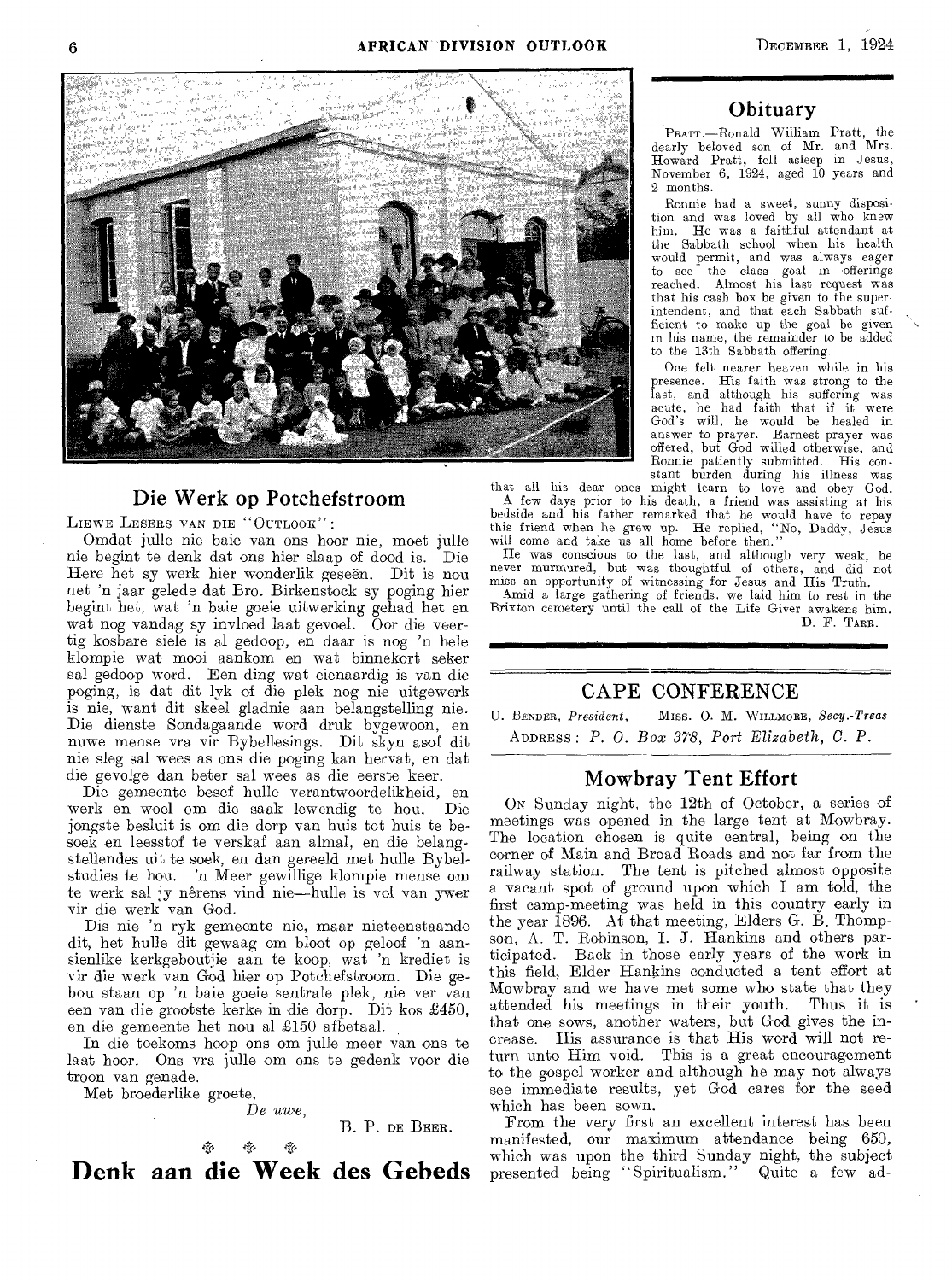herents of Spiritualism were present and interrupted a number of times; but the Spirit of God held back the enemy so as not to break up the meeting. This opposition only tended to strengthen the interest of those who were regularly attending.

The weather has been extremely disappointing for this time of the year. It was fully expected that from the middle of October we could plan on good weather; instead, however, we have had bitterly cold, rainy, stormy nights and it is considered almost a miracle that the tent has not been wrecked. Men of grey hairs, who have lived all their lives at the Cape, state that the weather conditions are unprecedented in their experience, while one of the Cape "dailies" declared this to be the worst October for eighty years. Six weeks of the effort are now in the past, but there have been only five or six pleasant evenings thus far. This has greatly affected the attendance.

Such conditions, however, cannot separate us from God, and we are glad to report that the Spirit has been present from night to night working mightily on the hearts of men and women, changing their lives, breaking asunder old habits and placing in their souls new aspirations and desires. Friday night, November 7, after we had studed together concerning the Judgment, a call was made for those who desired special prayer and victory to come forward. In response, one hundred surrounded the platform as we bowed in prayer.

Some, who have long been opposed to the Truth, are surrendering their prejudices and joining with us in church fellowship. A number have already begun to keep the Sabbath. Thus far three Sabbath afternoon meetings have been held in the tent, and we are glad to report a good attendance at these meetings.

We are planning to close the tent meetings December 7, so as not to conflict with the Week of Prayer. It is apparent that the Peninsula is ripe for the Message, and that the work should be continued and pushed forward here as rapidly as possible.

W. LEROY HYATT.

# $W$   $\ddot{\phi}$   $\phi$   $\phi$

#### Report from King William's Town

NOVEMBER 14 to 16 was a blessed season to this church and to the scattered brethren in these parts. Brethren came in from Peddie district, from Stutterheim, Komgha, Butterworth, and East London to our meetings, and on Sunday afternoon six adults were baptized and added to our members. The German Baptist people very kindly allowed us the use of their baptistry. That night, I gave my last public talk in the Odd'Fellow's Hall. 'A good number were present.

All enjoyed the gathering very much. It was much like a camp-meeting, and the believers in these parts feel more like a family now, as some had never met before. I am sure it will not only strengthen the church here, but the scattered brethren also. Hearty good-byes were given as the brethren returned to their homes.

The work is onward in these parts, and our courage was never better. M. C. STURDEVANT. M. C. STURDEVANT. .M<br>چ- ⊗- چ

## **Remember the Week of Prayer**

**Report of Literature Sales for October**  Natal=Transvaal

| NAME                                | $ $ HRS $ $                         | ORDS   VALUE |         |              | L          |    | HELPS   |        | I       | Тотаг   |                  |
|-------------------------------------|-------------------------------------|--------------|---------|--------------|------------|----|---------|--------|---------|---------|------------------|
| Our Day.                            |                                     |              |         |              |            |    |         |        |         |         |                  |
| C. R. Botha                         | $26\frac{1}{4}$                     | 10           | 11      | 3            | 0          |    | 11      | 0      | 11 14   |         | 0                |
| P. J. Vermaak                       | 127                                 | 31           | 22      | 19           | 0          |    | 412     | 0      | 27      | 11      | 0                |
| Bible-Readings,                     |                                     |              |         |              |            |    |         |        |         |         |                  |
| C. R. Botha                         | 33                                  | 28           | 37 10   |              | 0          |    | $4\,14$ | 0      | 42      | 4       | 0                |
| Desire of Ages                      |                                     |              |         |              |            |    |         |        |         |         |                  |
| $W.$ Smith                          | 12                                  | 10           | 15      | 5            | 0          |    |         |        | 15      | 5       | 0                |
| Practical Guide.<br>P. J. Vermaak   |                                     | 17           | 22      | 17           | 6          |    | $1\;12$ | 6      | 24      | 10      | 0                |
| W. Smith                            | 5                                   | 5            | 7       | 2            | 6          |    | 6       | 6      | 7       | 9       | 0                |
| Ladies' Handbook.                   |                                     |              |         |              |            |    |         |        |         |         |                  |
| Mrs. M. Smith                       | $67\frac{1}{2}$                     | 28           | 38      | 9            | 0          | 4  | 6       | 6      | 42      | 15      | 6                |
| Mrs. Bulgin                         | 97}                                 | 62           | 88      | 9            | 6          | 1  | 19      | 3      | 90      | 8       | 9                |
| Miscellaneous                       |                                     |              | 9       | 6            | 1          |    |         |        | 9       | 6       | 1                |
| 5<br>Agents                         | $368\}$                             | 191          | 253     | 1            | 7          | 18 | 1       | 9      | 271     | 3       | 4                |
|                                     |                                     |              |         |              |            |    |         |        |         |         |                  |
| Native Sales                        |                                     |              |         |              |            |    |         |        | 106     | 12      | 9                |
| Magazine Sales                      |                                     |              |         |              |            |    |         |        | 80      | 4       | 9                |
| Total                               |                                     |              |         |              |            |    |         |        | £458    | 0       | -10              |
|                                     |                                     |              | Cape    |              |            |    |         |        |         |         |                  |
| Our Day                             |                                     |              |         |              |            |    |         |        |         |         |                  |
| Miss Bush                           | $68\frac{1}{2}$                     | 19           | 13      | 3            | 0          | 1  | 17      | 6      | 15      | 0       | 6                |
| Bible Readings.                     |                                     |              |         |              |            |    |         |        |         |         |                  |
| D. D. Toerien<br>A. Renou           | 131                                 | 20           | 26<br>1 | 0<br>5       | 0<br>0     | 13 | 0<br>5  | 0<br>0 | 39<br>1 | 0<br>10 | 0<br>0           |
|                                     | 37                                  |              |         |              |            |    |         |        |         |         |                  |
| Daniel & Revelation<br>D. J. Kruger | 139                                 | 22           | 29      | 12           | 6          | 4  | 0       | 6      | 33      | 13      | 0                |
| Ladies' Handbook                    |                                     |              |         |              |            |    |         |        |         |         |                  |
| Mrs. Sunshine                       | 40                                  | 28           | 41      | 0            | 0          |    |         |        | 41      | 0       | 0                |
| Agents<br>5                         | $415\frac{1}{2}$                    | 89           | 111     | 0            | 6          | 19 | 3       | 0      | 130     | 3       | 6                |
|                                     |                                     |              |         |              |            |    |         |        |         |         |                  |
| Native Sales                        |                                     |              |         |              |            |    |         |        | 27      | 9       | 3                |
| Magazine Sales                      |                                     |              |         |              |            |    |         |        | 62      | 8       | 5                |
| $\rm Total$                         |                                     |              |         |              |            |    |         |        | £220    | 1       | 2                |
|                                     |                                     | Orange       |         | River        |            |    |         |        |         |         |                  |
| Our Day                             |                                     |              |         |              |            |    |         |        |         |         |                  |
| S. S. Hiten                         | 735                                 | 43           | 21      | 1            | 0          |    |         |        | 21      | 1       | 0                |
| J. F. P. Stander                    | 47                                  | 10           | 6.      | 13           | 6          |    |         |        |         | 6 13    | 6                |
| S. J. Fourie                        | 27                                  |              |         |              | Delivering |    |         |        |         |         |                  |
| Practical Guide.                    |                                     |              |         |              |            |    |         |        |         |         |                  |
| A. J. Wessels                       | 40                                  |              |         |              | Delivering |    |         |        |         |         |                  |
| $\it Miscellaneous$                 |                                     |              |         | $52\,$ $16$  | 9          |    |         |        |         | 52 16   | 9                |
| $A$ gents<br>4                      | $187\frac{1}{2}$                    | 53           | 80      | 11           | 3          |    |         |        | 80      | 11      | 3                |
| Native sales                        |                                     |              |         |              |            |    |         |        | 6.      | 11      | 6                |
| Magazine Sales                      |                                     |              |         |              |            |    |         |        |         | 411     | 5                |
| $_{\rm Total}$                      |                                     |              |         |              |            |    |         |        | £91     | 14      | 5                |
|                                     |                                     |              |         |              |            |    |         |        |         |         |                  |
|                                     | <b>Book Totals for October 1924</b> |              |         |              |            |    |         |        |         |         |                  |
| N-T Conf                            | 5                                   | 3681 191     | 253     | 1            | 7          | 18 | 1       | 9      | 271     | 3       | 4                |
| Cape Conference                     | $415\frac{1}{2}$<br>5               | 89           | 111     | 0            | 6          | 19 | 3       | 0      | 130     | 3       | 6                |
| O. R. Conf<br>Native sales          | $187\frac{1}{2}$<br>4               | 53           | 80      | 11<br>140 13 | 3<br>6     |    |         |        | 140 13  | 80 11   | 3<br>6           |
| Magazine Sales                      |                                     |              | 147     | 4            | 7          |    |         |        | 147     | 4       | 7                |
| $\mathrm{Totals}$ .                 | 14                                  | 9714 333     |         | 732 11       | 5          | 37 | 4       | 9      | 769 16  |         | $\boldsymbol{2}$ |
|                                     |                                     |              |         |              |            |    |         |        |         |         |                  |